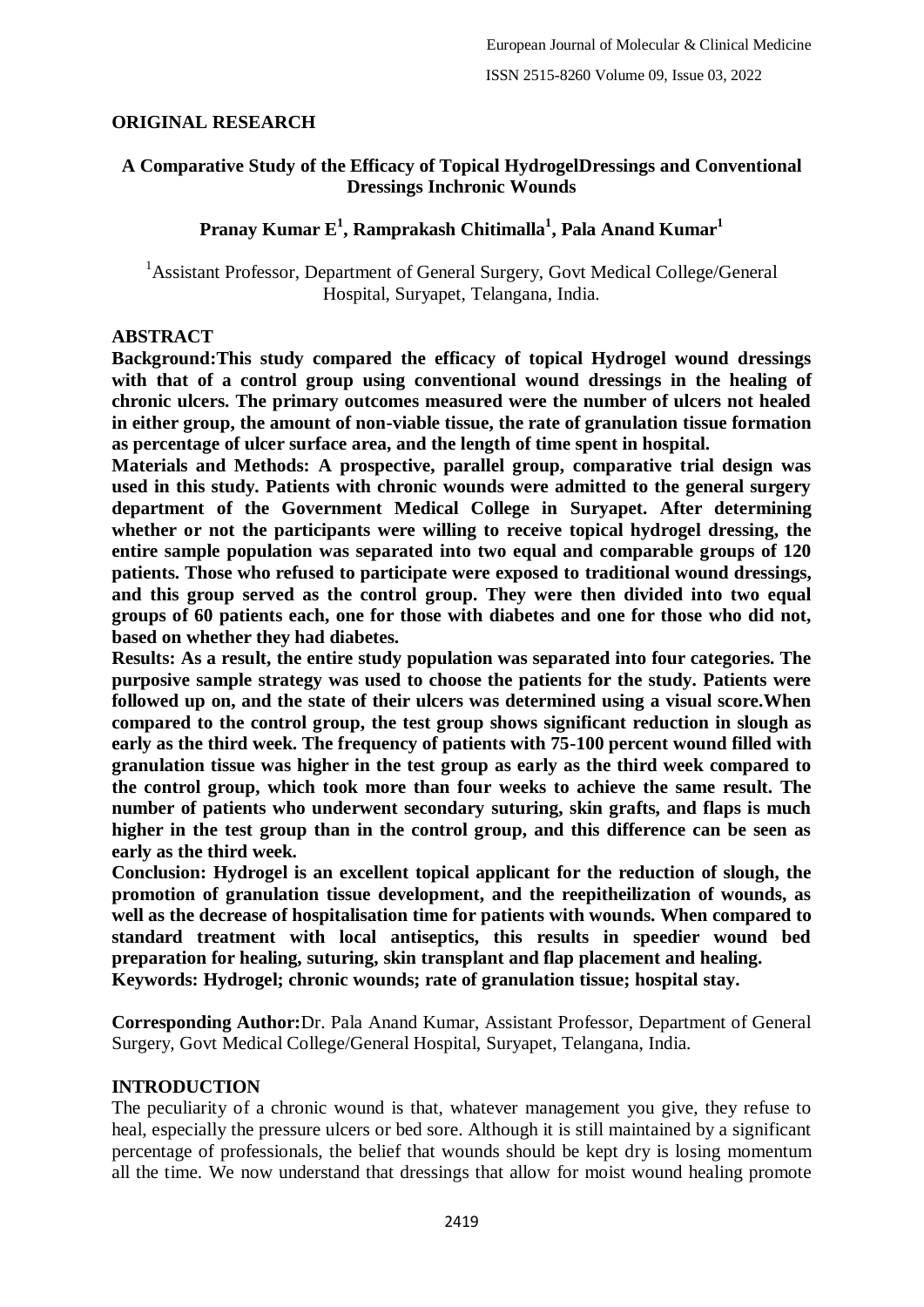wound re- epithelialization and the development of granulation tissue considerably more quickly. Obviously, we understand that occluding wounds does not result in infection. Despite the fact that numerous wound care techniques have been developed to assist surgeons, such as the use of compression bandages to treat venous ulcers, the problem of chronic wounds continues to exist today. [1-3]

We are currently witnessing the beginning of a revolution in wound care. Over the years, a variety of methods for treating persistent leg ulcers have been attempted. Despite the fact that wound dressings have been in use for at least two millennia, there is no perfect bandage for every situation. The surgical dressing of both open and closed wounds is mostly determined by tradition, training, and the surgeon's personal philosophy. During the previous two decades, a diverse range of cutting-edge dressings has been developed.<sup>[4-8]</sup>

Recent studies have demonstrated that the controlled administration of a topical hydrogel to the wound site can have a significant impact on the speed of wound healing and healing outcomes.[9,10] The current study was designed to evaluate the efficacy of topical hydrogel wound dressings in improving the healing process in chronic wounds when compared to conventional wound dressings, as well as to demonstrate that topical hydrogel wound dressings are a superior treatment option for the management of chronic wounds when compared to conventional wound dressings.

### **Objectives of the Present Study**

To compare the efficacy of topical hydrogel wound dressings with that of a control group using conventional wound dressings, in healing of chronic ulcers in terms of:

- Number of ulcers unhealed in either group.
- Amount of Non-Viable tissue.
- Rate of granulation tissue formation as percentage of ulcer surface area.
- Period of hospital stay.

### **MATERIALS & METHODS**

#### **Study Design:**Prospective randomized comparative study.

**Source of data:** All patients with chronic wounds, of varying etiology, admitted in Govt medical college hospital Suryapet, from Septmber 2021 to January 2022 satisfying all the inclusion criteria mentioned below after the clearance from the ethical committee was obtained.

#### **Inclusion criteria:**

- 1. Patients with age between 20 60 years
- 2. All types of chronic wounds irrespective of etiology
- 3. Wound size <10% TBSA
- 4. Patients giving consent for topical hydrogel wound dressings

### **Exclusion criteria:**

- 1. Wounds with necrotic tissue
- 2. Untreated underlying osteomyelitis
- 3. Fistulas to organs or body cavities
- 4. Exposed arteries or veins
- 5. Malignancy within wounds
- 6. Dry gangrene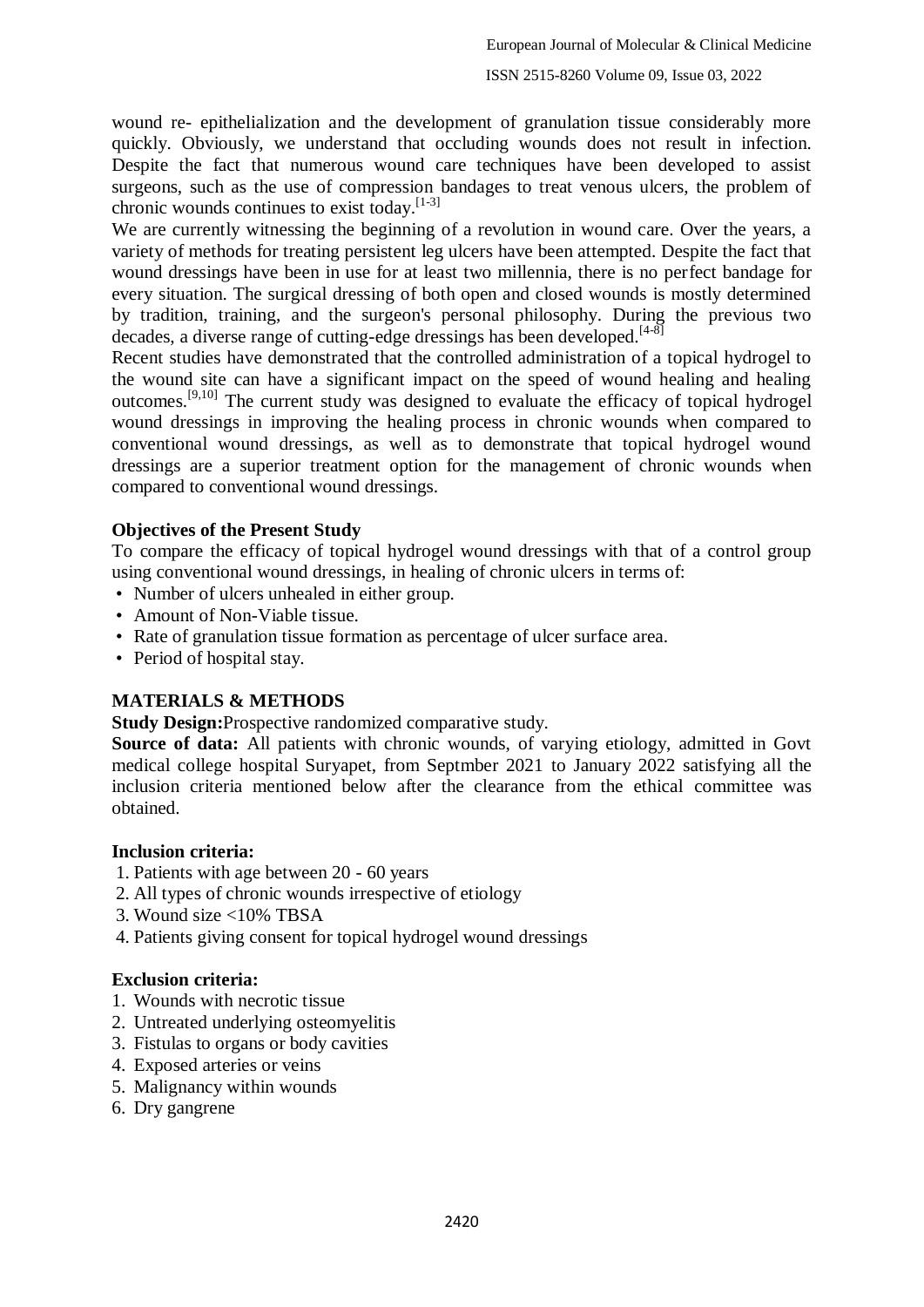## **Sample Size:**

Total of 120 patients, who fulfilled the above inclusion criteria fromGovt Medical College, Suryapet, will be included in the study.

## **Method of collection of data**

The whole sample population was be divided into two equal and comparable groups of 60 patients, based on the willingness for undergoing topical hydrogel dressing. Those who were not willing were subjected to conventional wound dressings and formed the control group. These groups were further split into twoequal groups of 25 Patients each, based on those who have diabetes and those without diabetes. Thus the whole study population was divided into four groups. Selection of patients was done by purposive sampling method. Care was taken so that all the groups had a comparable distribution of patients with regards to age as well asetiology of the ulcer.

The selected patients underwent screening for a period of one two weeks, to stabilize the wound and institute appropriate medical and surgical line of treatment like diabetic control, control of infection by initiating appropriate antibiotic based on culture sensitivity report, surgical debridement, correction of anemia and correction ofother medical illness.

All patients underwent detailed clinical examination and relevant investigations. After the initial screening the eligible patients who required bed side debridement were divided randomly into test group and control groups-

- 1. Test group: Received hydrogel with colloidal silver along with bed side surgical debridement when ever required, for wounds / ulcers which hadslough in the floor and till granulation tissue appeared.
- 2. Control group: Received bed side surgical debridement with Povidine Iodine dressings.

The test medication hydrogel with colloidal silver was applied to the testgroup once daily using an artery forceps. Enough medication was applied over the entire surface of the slough and only superficial slough was removed using bed side surgical debridement whenever required.

Treatment of control group was done with bed side surgical debridement whenever required and conventional dressing with topical Povidine Iodine once daily.

Wounds were treated once daily until complete debridement or up to seven weeks. The amount of nonviable tissue, degree of wound granulation. and overall wound response was evaluated weekly using a visual score.

### **The visual scores are as follows: 50**

- a. The score for the percentage of wound covered by slough and nonviable (necrotic) tissue are
	- $1. = 76-100\%$  wound covered with nonviable tissue.
	- 2.  $= 51-75\%$  wound covered with nonviable tissue.
	- $3. = 26-50\%$  wound covered with nonviable tissue.
	- $4. = 11-25\%$  wound covered with nonviable tissue.
	- $5. = 0.10\%$  wound covered with nonviable tissue.
	- $6. = No$  necrotic tissue
- b. The score for the percentage of wound covered by granulation tissue are
	- 1. = No granulation present
	- 2.  $=$  < 25% of wound covered by granulation tissue
	- $3. = 25-74\%$  of wound covered by granulation tissue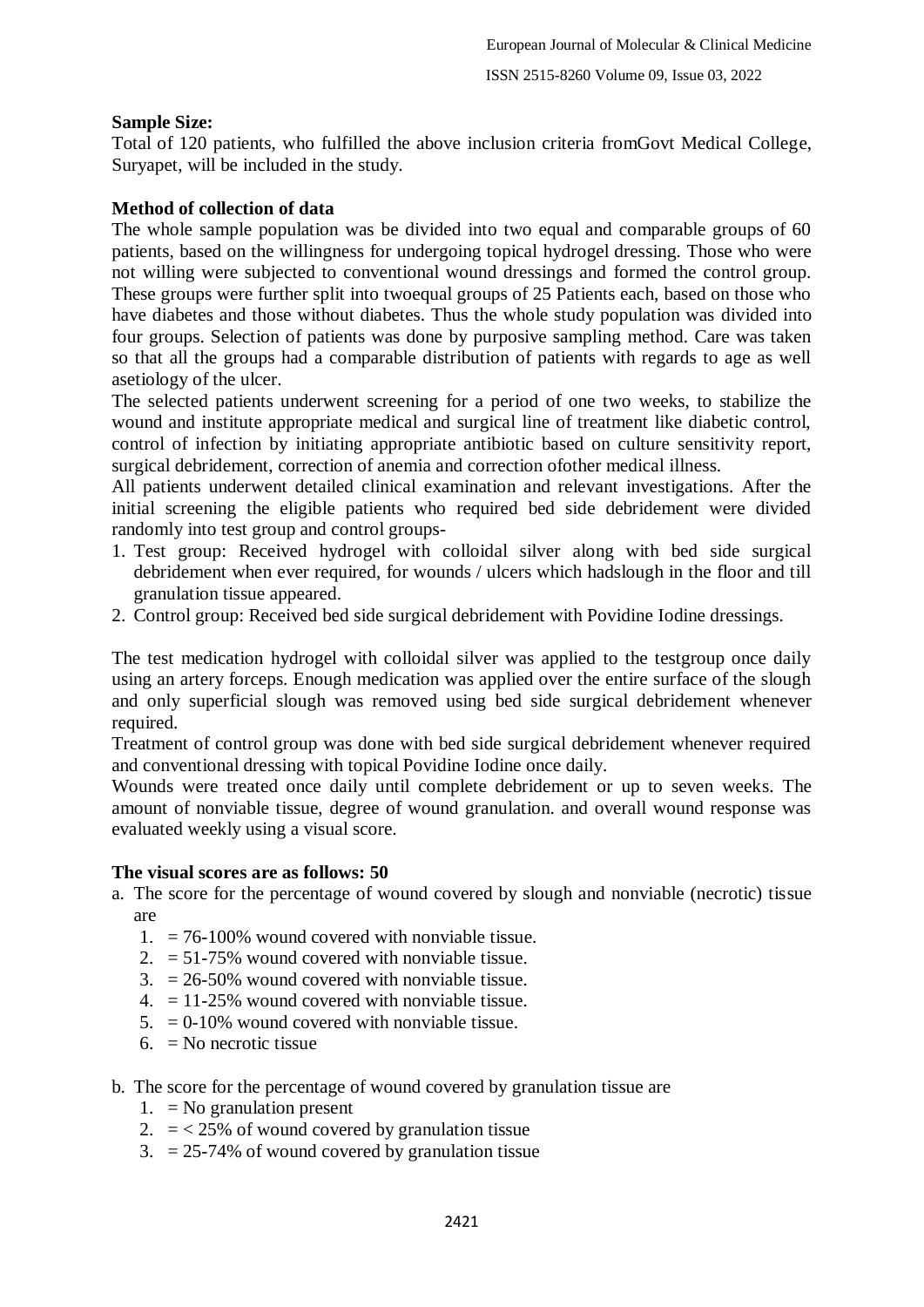4. = 75-100% of wound covered by granulation tissue The reduction of wound size and area measured in cm<sup>2</sup>.

The final parameters and wound characteristics of the two randomized groups were analyzed and compared.

#### **RESULTS Table 1: Age in years**

| $\sqrt{ }$<br>Age in years | <b>Test group</b>                                                 |            | <b>Control</b> group |            |
|----------------------------|-------------------------------------------------------------------|------------|----------------------|------------|
|                            | No. Of cases                                                      | Percentage | No. Of cases         | Percentage |
| $20 - 30$                  | 9                                                                 | 18.3%      | 10                   | 16.66%     |
| $31 - 40$                  | 13                                                                | 21.66%     | 10                   | 16.66%     |
| $41 - 50$                  | 15                                                                | 25%        | 18                   | 30%        |
| $51 - 60$                  | 15                                                                | 35%        | 22                   | 36.67%     |
| Total                      | 60                                                                | 100%       | 60                   | 100%       |
| $Mean \pm S.D$             | $53.67 \pm 6.41$                                                  |            | $53.21 \pm 4.21$     |            |
| Inference:                 | Age distribution is statistically similar between the two groups. |            |                      |            |

 $P > 0.05$  Insignificant.

### **Sex Distribution**

The male and female ratio of the test group is 36 %: 24% and the control groupis 39 %: 21%. Hence sex distribution is statistically similar between the two groups with  $P > 0.05$ .

| <b>Sex</b>   | Test group $(n = 60)$                                                       |                   | Control group $(n = 60)$ |            |
|--------------|-----------------------------------------------------------------------------|-------------------|--------------------------|------------|
| distribution | No. Of cases                                                                | <b>Percentage</b> | No. Of cases             | Percentage |
| Male         | 36                                                                          | 60.0%             | 39                       | 65%        |
| Female       | 24                                                                          | 40.0 %            | 21                       | 35%        |
| Total        | 60                                                                          | 100%              | 60                       | 100%       |
| Inference    | In my study, the male-female ratio is 6:4 with a predominant of male ratio. |                   |                          |            |

#### **Table 2: Sex distribution**

### **Size of the ulcers**

The mean size of the ulcer was 9.68 to 10.74 cm. The mean  $\pm$  SD of the size of ulcer in test group (9.68  $\pm$  5.73) and in control group (10.74  $\pm$  6.34) is statistically similar between the two groups with  $P > 0.05$ .

| Size of the ulcer | <b>Test group</b>                                                   |            | <b>Control group</b> |            |  |
|-------------------|---------------------------------------------------------------------|------------|----------------------|------------|--|
| $(cm)$            | No. of Cases                                                        | Percentage | No. of Cases         | Percentage |  |
| $\leq 5$          | 13                                                                  | 25%        | 16                   | 26.67%     |  |
| $5 - 10$          | 21                                                                  | 35%        | 18                   | 30%        |  |
| $10 - 20$         | 20                                                                  | 33.35%     | 22                   | 35%        |  |
| >20               | 4                                                                   | 10.0%      |                      | 8.33%      |  |
| <b>TOTAL</b>      | 60                                                                  | 100%       | 60                   | 100%       |  |
| $MEAN \pm S.D$    | $9.49 \pm 5.13$                                                     |            | $10.86 \pm 6.12$     |            |  |
| Inference         | Size of the ulcers is statistically similar between the two groups. |            |                      |            |  |

### **Table 3: Size of the Ulcers**

### **Etiology of Patients**

All the patients included in the study were suffering from chronic ulcers of varied etiology.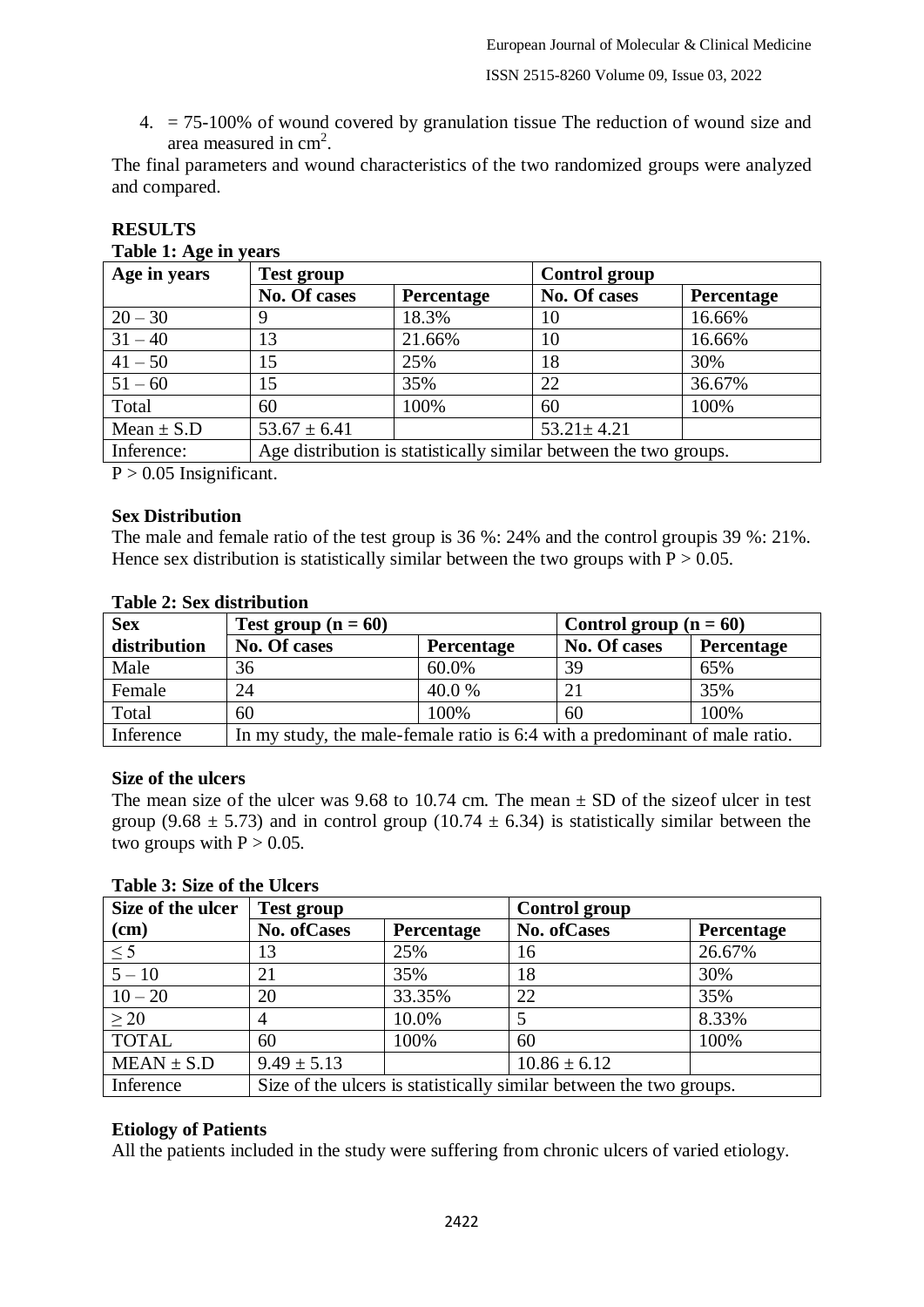The underlying etiologies of the ulcers were largely comparable in both groups. The etiology wise distribution of the ulcers in both groups is shown in the table. The main etiology in both groups was diabetes mellitus followed by postinfective raw areas.

|                 | <b>Test group</b>                                     |            | <b>Control group</b> |            |
|-----------------|-------------------------------------------------------|------------|----------------------|------------|
|                 | No.                                                   | Percentage | No.                  | Percentage |
| Diabetic ulcer  | 28                                                    | 60%        | 28                   | 46.67%     |
| Ischemic ulcer  |                                                       | 12%        | 6                    | 10%        |
| Venous ulcer    | 5                                                     | 8%         |                      | 11.6%      |
| Traumatic ulcer | 3                                                     | 3%         | 4                    | 6.6%       |
| Bed sore        | 5                                                     | 8%         | 3                    | 5%         |
| Pira            | 12                                                    | 16%        | 12                   | 20%        |
| Total           | 60                                                    | 100%       | 60                   | 100%       |
| Inference       | The main etiology in both groups was diabetesmellitus |            |                      |            |
|                 | followed by postinfective raw areas                   |            |                      |            |

# **Table 4: Etiology of the patients**

# **Presence of necrotic tissue or slough**

The number of patients with no necrotic tissue are significantly higher in the test group at 3rd week follow up (P< 0.001), at 4th week (P < 0.001), at 5th week (P < 0.001), at 6th week  $(P<0.001)$  and at the 7th week  $(P<0.01)$  when compared to control group as per the Chisquare / Fisher Exact test.

# **Visual score. [11]**

- 1.  $= 76-100\%$  wound covered with nonviable tissue
- 2.  $= 51-75\%$  wound covered with nonviable tissue
- $3. = 26-50\%$  wound covered with nonviable tissue
- $4. = 11-25\%$  wound covered with nonviable tissue
- $5. = 0.100\%$  wound covered with nonviable tissue
- $6. =$  no necrotic tissue

### **Visual score[11]**

- 1. = no granulation present
- 2.  $=$  < 25% of wound filled
- $3. = 25-74\%$  of wound filled
- $4. = 75-100\%$  of wound filled

### **Wound Surface Area**

The number of patients with No wound surface (Nil) are significantly higher in Test group at 3rd week follow up (P< 0.05), at 4th week (P < 0.05), at 5th week (P < 0.05), at 6th week (P<0.001) and at the 7th week (P<0.001) when compared to controlgroup as per the Chisquare / Fisher Exact test.

#### **Period of Hospital Stay**

The mean hospital stay in test group was  $44.14 \pm 3.83$  (SD) days and that in control group was  $48.32 \pm 2.96$  (SD) days.

| Week and no of days | Test group $(n=60)$ |            | Control group $(n=60)$ |            |  |
|---------------------|---------------------|------------|------------------------|------------|--|
| 1st week $1 - 7$    | No.                 | Percentage | No.                    | Percentage |  |
| 2nd week $8-14$     |                     | 3.33%      |                        |            |  |
| 3rd week 15-21      | 16                  | 20%        |                        | 10%        |  |
| 4th week 22-28      |                     |            |                        |            |  |

#### **Table 5: Period of Hospital Stay**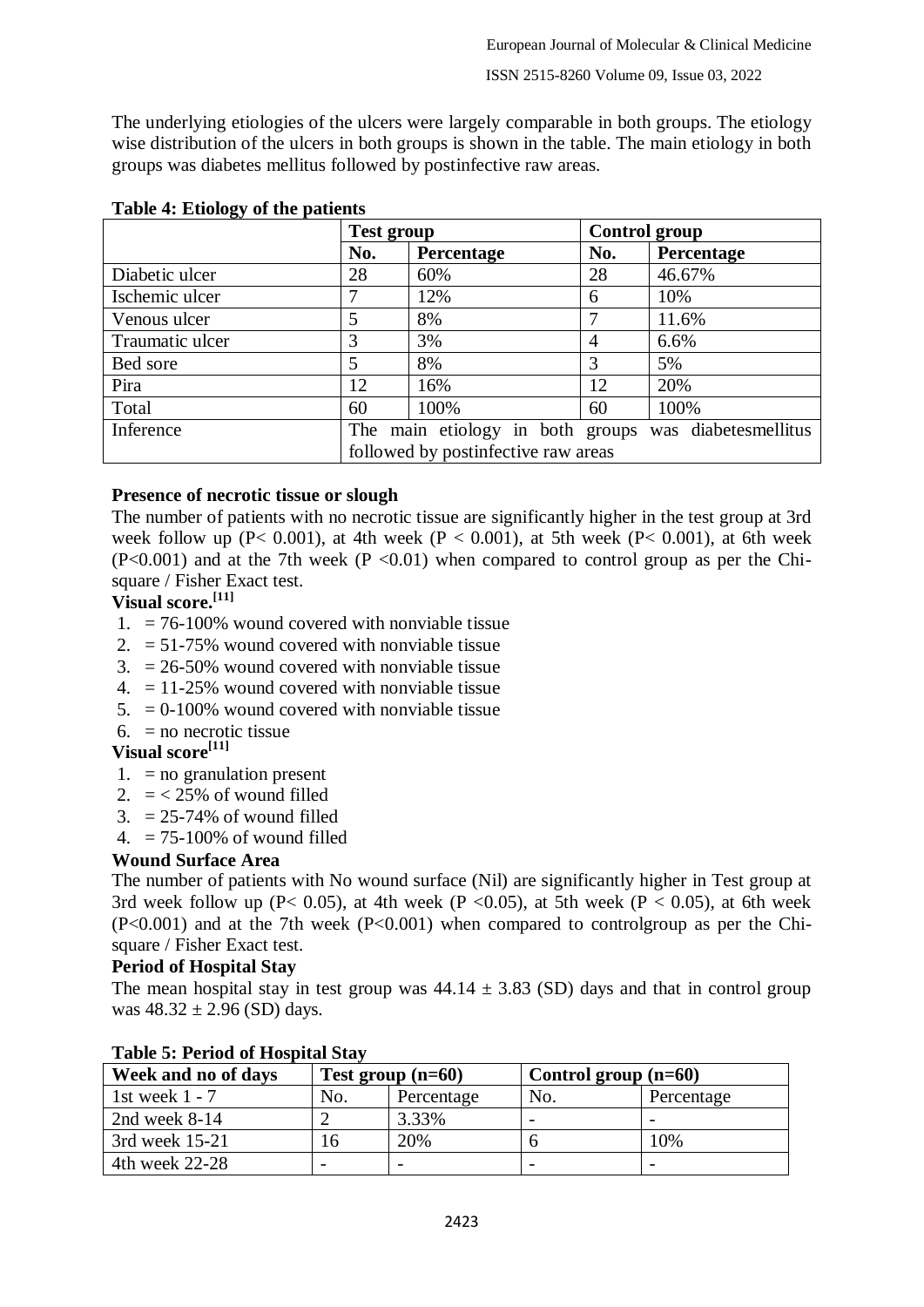European Journal of Molecular & Clinical Medicine

ISSN 2515-8260 Volume 09, Issue 03, 2022

| 5th week 29-35             |                  | 21.66% |                  | 5%     |
|----------------------------|------------------|--------|------------------|--------|
| $6^{\text{th}}$ week36-42  | 18               | 30 %   | 10               | 16.66% |
| $7th$ week43-49            |                  | 11.6%  | 29               | 48.34% |
| $8^{\text{th}}$ week $>49$ |                  | 6%     |                  | 20%    |
|                            | 60               | 100%   | 60               | 100%   |
| Mean $\pm SD$              | 44.14 $\pm$ 3.83 |        | $48.32 \pm 2.96$ |        |



**Figure 1: images: hydrogel dressings- test group**

**Patient 1: Day 7 Pira-Post Debridement Ulcer Over Thigh and leg.**



**Patient 1: Day 14 –ULCER SHOWING HEALTHY GRANULATION TISSUE**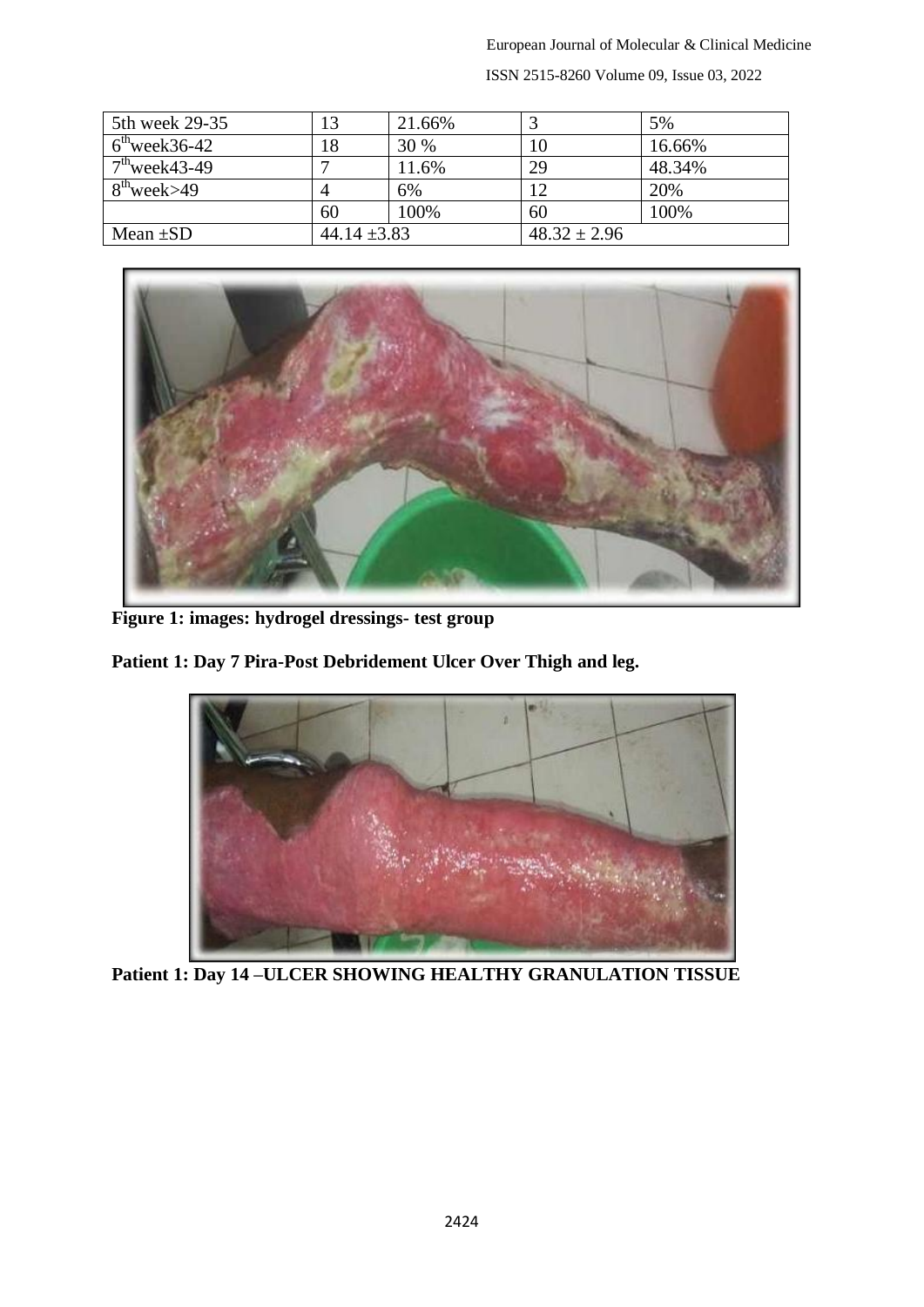

**Patient 1: Diabetic Ulcer –Day1 Ulcer Covered with Slough and Minimal Granulation Tissue**



# **Patient 1: Diabetic Ulcer –Day 14 Ulcer Covered with Slough, Edema And Pale Granulation Tissue**

#### **DISCUSSION**

The whole sample population was be divided into two equal and comparable groups of 60 patients, based on the willingness for undergoing topical hydrogel dressing. Those who were not willing were subjected to conventional wound dressings and formed the control group. These groups were further split into two equal groups of 60 Patients each, based on those who have diabetes and those without diabetes. Thus the whole study population was divided into four groups. Selection of patients was done by purposive sampling method. Both the test and control groups were matched regarding their age, sex, etiology and size of ulcer size.

In addition, there was no significant difference between the two groups with respect to baseline ulcer size and amount of nonviable tissue / slough.

The number of patients with no necrotic tissue is significantly higher in Test group at 3rd week follow up (P< 0.001), at  $4^{\text{th}}$ week (P < 0.001), at 5th week (P < 0.001), at 6th week (P < 0.01) and at the 7th week  $(P<0.01)$  when compared to control group. The loss of viable tissue is less in the test group compared to that of control group because the number of bedside surgical debridements required is less and done superficially to remove dead tissue only.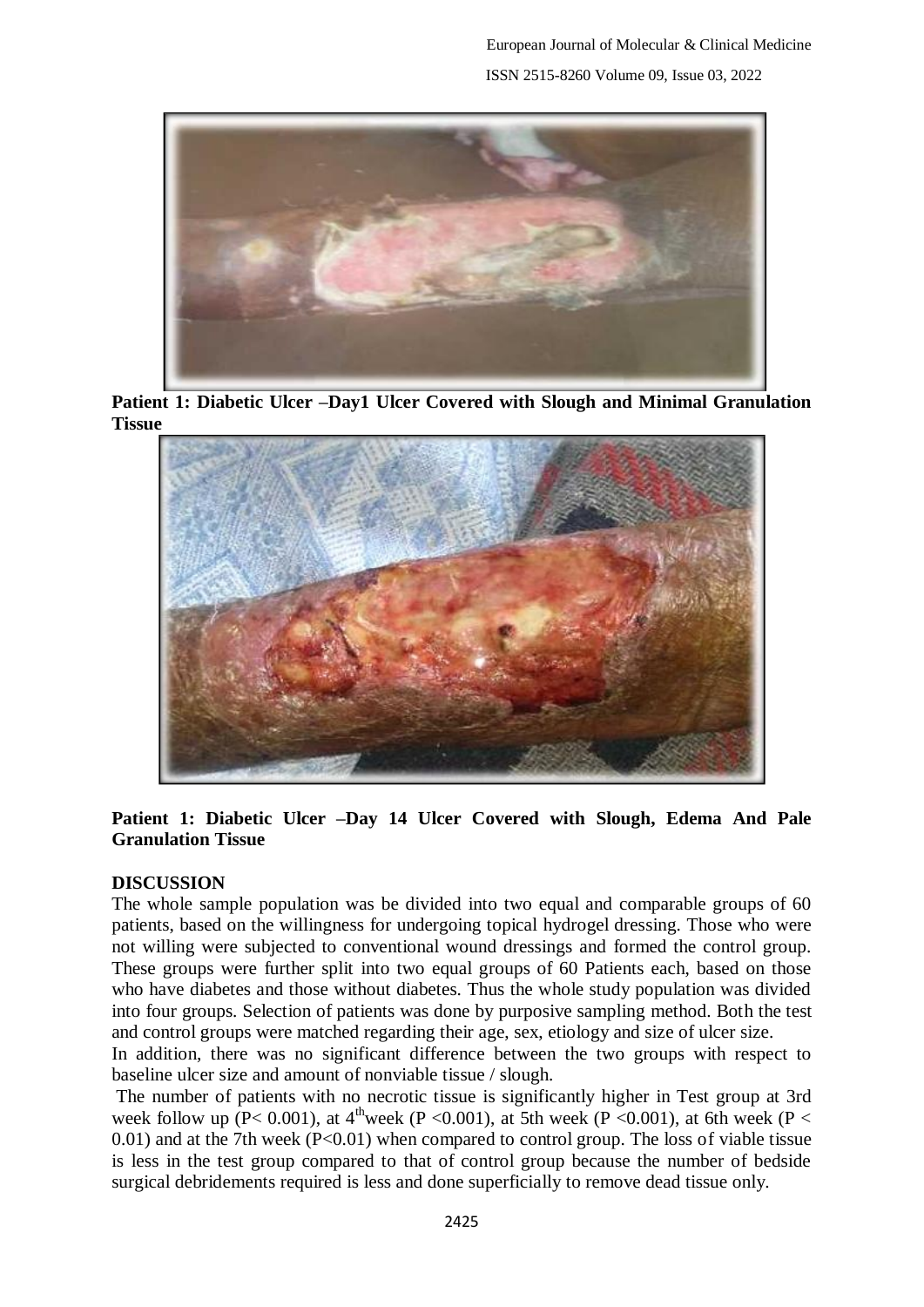The number of patients with 75-100% wound filled by granulation tissue is significantly higher in Test group at 3rd week follow up (P<0.001), at 4th week (P <0.001), at 5th week (P  $\leq 0.001$ ), at 6th week (P  $\leq 0.001$ ) and at the 7th week (P $\leq 0.05$ )when compared to control group. The number of patients with no wound surface (nil) is significantly higher in Test group at 3rd week follow up (P<0.05), at 4th week (P <0.05), at 5 week (P <0.05), at 6thweek  $(P < 0.001)$  at the 7th week  $(P < 0.001)$  when compared to control group.

In our study, Presence of necrotic tissue in 1st week was 76% in test group, after using hydrogel Dressing the fall of necrotic tissue was to 30% in 4th week whereas in control group the presence of necrotic tissue in 1st week was 54%, after using conventional dressing the fall of necrotic tissue was to 34%. So in our study theuse of hydrogel dressing was more superior than the conventional dressing in response to fall in necrotic tissue. Similar study was done by ZOELLNER P, ET AL12 which showed fall in necrotic from 62% to 23% by using hydrogel dressing which is similar to our study.

The presence of granulation tissue in 1st week was 28% in test group, after using hydrogel dressing the granulation tissue increased to 52% in the 3rd weekwhereas in control group the presence of granulation tissue in 1st week was 52%, afterusing conventional dressing it was only 20%.So in our study the use of hydrogel dressing was more superior than the conventional dressing in response to presence of granulation tissue. Similar study was done by ZOELLNERP, ET AL 12 whichshowed increased in granulation tissue from25% to 37% by using hydrogel dressing which is almost similar to our study.

In our study, the wound surface area ephithilized in test group by usinghydrogel dressing was from 68% to 20% in the 3rd week whereas in control group the wound surface area ephithilized by using conventional dressing was from 92% to 8%.At the end of 7th week the wounds ephithilized was 96% by using hydrogel dressing whereas 44% by using conventional dressing. So in our study the wound surface area ephithilized was better by using hydrogel dressing than the conventional dressing. Similar study was done by KAYA AZ, ET AL13 which showed almost similar results where 84% of the wounds ephithilized by hydrogel dressing and 54% of wounds by conventional dressing.

In our study the mean hospital stay in test group was  $53.67 \pm 6.41$  (SD) days and that in control group was was  $53.21 \pm 4.21$  (SD) days. In similar study done by KAYAAZ, ET AL13 the mean hospital in hydrogel group was 48 days, as this study involves only pressure ulcers as there etiology whereas our study involves varied etiology and the mean age being  $53.67 \pm$ 6.41, healing was faster.

This study demonstrated that enzymatic hydrogel with colloidal silver debridement along with bedside surgical debridement had cumulative effect in reduction of slough, increase granulation tissue and faster wound bed preparation.

The test group patients also experienced less pain than the control groupbecause the need for the bed side surgical debridement is less than the control group.

The test group patients under went skin grafting, secondary suturing and flap as early as 3rd week than control group because of faster wound bed preparation. The wound also healed faster this is due to increased epithelization.

#### **Limitations of the study:**

The most important limitation of the present study is its sample size. Althougha sample size of 120 patients is sufficient for statistical analysis, a randomized controlled comparative study with a much larger population may help to further substantiate the findings or reveal variations which were not observed in the present study. The cost burden on the patient is also not analyzed in this study as this can be influenced by various factors other than the cost of dressings.The quantitative assessment of the post operative parameters like wound contraction, pain and residual raw ulcer area was also not included in the present study,